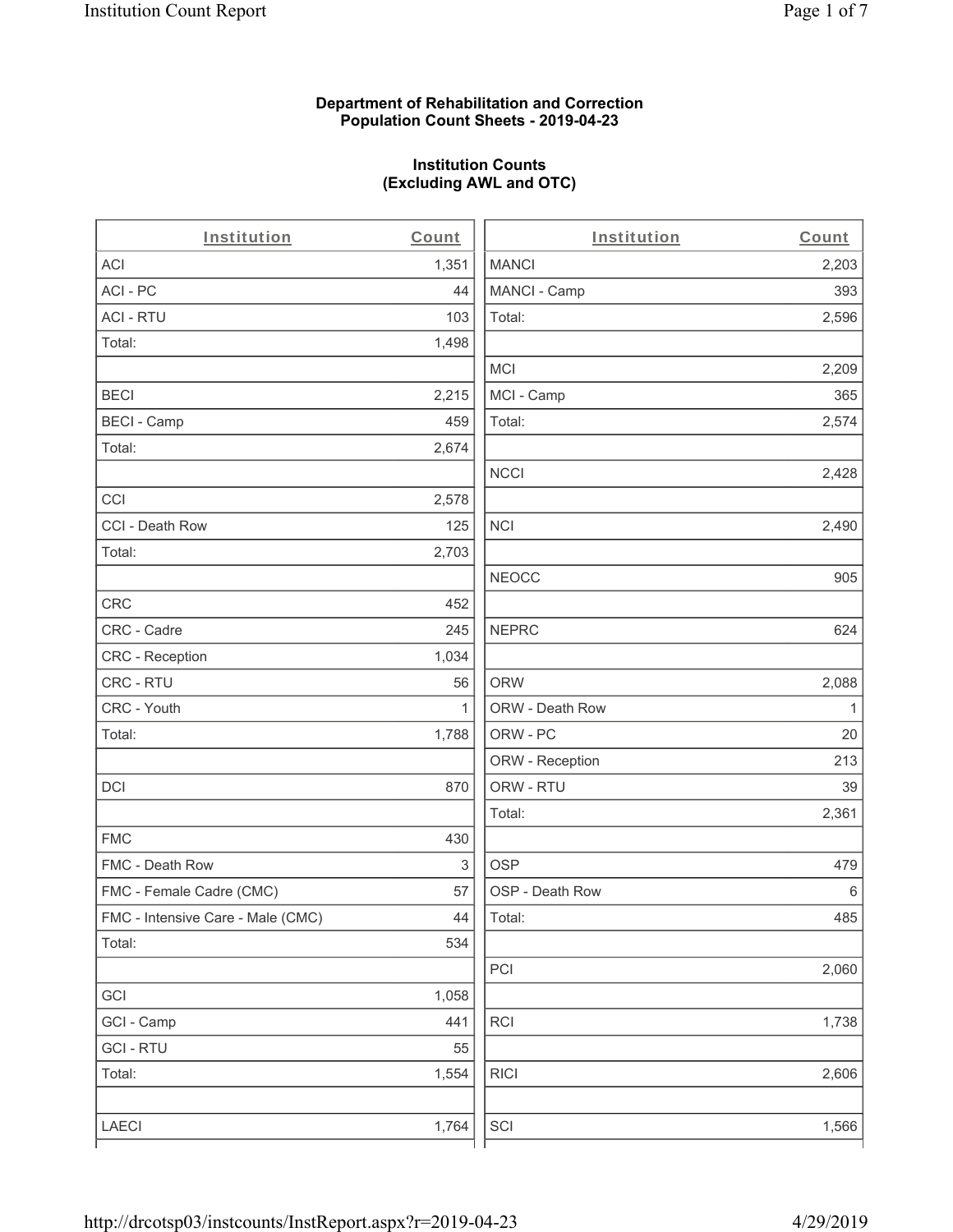| <b>LECI</b>              | 2,309 | <b>SOCF</b> | 1,256 |
|--------------------------|-------|-------------|-------|
| LECI - Camp              | 189   | SOCF - RTU  | 59    |
| Total:                   | 2,498 | Total:      | 1,315 |
|                          |       |             |       |
| LOCI                     | 2,237 | <b>TCI</b>  | 919   |
|                          |       | TCI - Camp  | 423   |
| <b>LORCI</b>             | 239   | Total:      | 1,342 |
| LORCI - Cadre            | 134   |             |       |
| <b>LORCI - Reception</b> | 1,085 | <b>TOCI</b> | 719   |
| Total:                   | 1,458 | TOCI - PC   | 84    |
|                          |       | Total:      | 803   |

\* The Total Population includes 30 Offenders with Reason Codes 30 & 31. \*\* The Total Population includes 39 Offenders with Reason Code 0A.

 $WCI$  1,319 WCI - RTU 30 Total: 1,349

**Total Population: 49,094**

## **Male Population by Security Level (Include AWL and Exclude OTC)**

| Security Level         |                   | Body   | AWL | (-OTC) | Total  |
|------------------------|-------------------|--------|-----|--------|--------|
| <b>Total Level E</b>   |                   | 991    | 11  | 11     | 991    |
| Total Level 4          |                   | 1,810  | 15  | 15     | 1,810  |
| Total Level 3          |                   | 11,871 | 169 | 153    | 11,887 |
| Total Level 2          |                   | 16,685 | 197 | 157    | 16,725 |
| Total Level 1          |                   | 13,593 | 149 | 89     | 13,653 |
| <b>Total Death Row</b> |                   | 135    |     |        | 135    |
|                        | <b>Total Male</b> | 45,085 | 542 | 426    | 45,201 |

#### **Female Population by Institution (Include AWL and Exclude OTC)**

| Institution              | Body  | AWI | (-OTC) | Lota  |
|--------------------------|-------|-----|--------|-------|
| DCI                      | 870   |     |        | 872   |
| <b>FMC</b>               | 21    |     |        | 21    |
| FMC - Female Cadre (CMC) | 57    |     |        | 57    |
| <b>NEPRC</b>             | 624   |     |        | 626   |
| <b>ORW</b>               | 2,087 | 42  | 19     | 2,110 |
|                          |       |     |        |       |

MACI 1,049 MACI - Minimum 1,225 Total: 2,274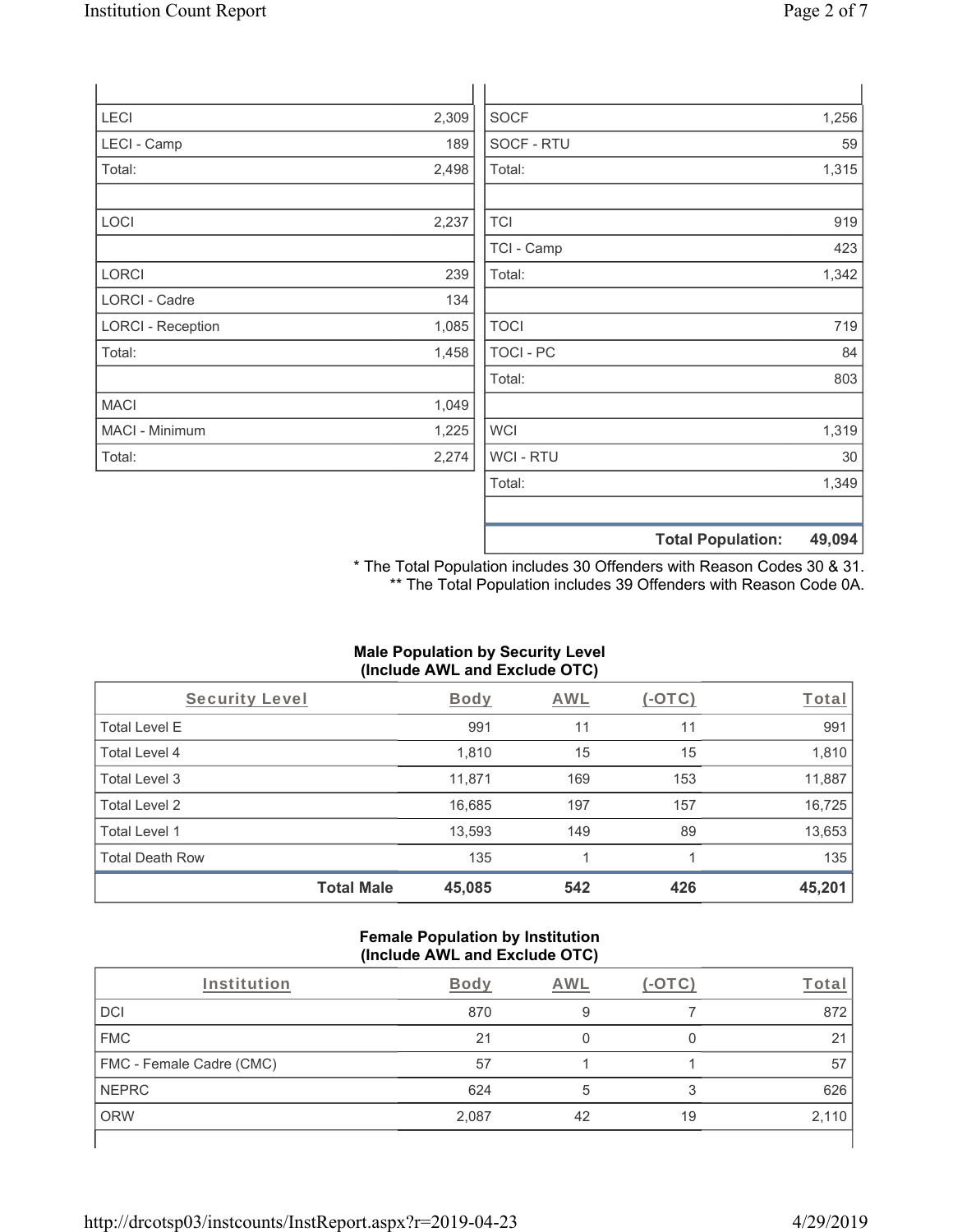| ORW - Death Row        |                          |        | 0   | 0   |        |
|------------------------|--------------------------|--------|-----|-----|--------|
| ORW - PC               |                          | 20     | 0   |     | 20     |
| <b>ORW</b> - Reception |                          | 213    | 5   | 5   | 213    |
| <b>ORW - RTU</b>       |                          | 39     | 0   |     | 39     |
|                        | <b>Total Female</b>      | 3,932  | 62  | 35  | 3,959  |
|                        |                          |        |     |     |        |
|                        | <b>Total Population:</b> | 49,017 | 604 | 461 | 49,160 |

#### **Male Population by Institution: Security Level 5 and E (Include AWL and Exclude OTC)**

| Institution      |                      | <b>Body</b>    | <b>AWL</b>          | $(-OTC)$         | Total            |
|------------------|----------------------|----------------|---------------------|------------------|------------------|
| <b>ACI</b>       |                      | 4              | $\mathsf{O}\xspace$ | $\boldsymbol{0}$ | 4                |
| CRC              |                      | $\overline{4}$ | $\mathsf{O}\xspace$ | $\boldsymbol{0}$ | $\overline{4}$   |
| CRC - Reception  |                      | $\overline{2}$ | $\mathsf{O}\xspace$ | $\boldsymbol{0}$ | $\sqrt{2}$       |
| CRC - RTU        |                      | 4              | $\boldsymbol{0}$    | $\mathbf 0$      | $\overline{4}$   |
| LECI             |                      | $\overline{2}$ | $\mathbf 0$         | $\mathbf 0$      | $\overline{2}$   |
| LORCI            |                      | $\overline{4}$ | $\mathbf 0$         | $\mathbf 0$      | $\overline{4}$   |
| <b>MACI</b>      |                      | 18             | $\mathbf 0$         | $\boldsymbol{0}$ | 18               |
| <b>MANCI</b>     |                      | $\overline{2}$ | $\mathbf 0$         | 0                | $\overline{2}$   |
| <b>NEOCC</b>     |                      | $\overline{7}$ | $\mathbf 0$         | $\mathbf 0$      | $\overline{7}$   |
| <b>OSP</b>       |                      | 375            | $\overline{2}$      | $\overline{2}$   | 375              |
| <b>SOCF</b>      |                      | 458            | 8                   | 8                | 458              |
| <b>TOCI</b>      |                      | 99             | $\mathbf 0$         | $\boldsymbol{0}$ | 99               |
| <b>TOCI - PC</b> |                      | 1              | $\mathbf 0$         | $\mathbf 0$      | 1                |
| <b>WCI</b>       |                      | $\overline{2}$ | 1                   | 1                | $\sqrt{2}$       |
| WCI-RTU          |                      | 9              | $\mathbf 0$         | 0                | $\boldsymbol{9}$ |
|                  | <b>Total Level 5</b> | 991            | 11                  | 11               | 991              |

## **Male Population by Institution: Security Level 4 (Include AWL and Exclude OTC)**

| Institution                       | <b>Body</b> | AWL | $(-1)$ | Total |
|-----------------------------------|-------------|-----|--------|-------|
| ACI                               | 5           |     |        |       |
| CRC                               | 16          |     | ⌒      | 16    |
| CRC - Cadre                       |             |     |        |       |
| CRC - Reception                   | 6           |     |        | 6     |
| CRC - RTU                         | 8           |     |        |       |
| <b>FMC</b>                        |             |     |        |       |
| FMC - Intensive Care - Male (CMC) |             |     |        |       |
| <b>LAECI</b>                      |             |     |        |       |
|                                   |             |     |        |       |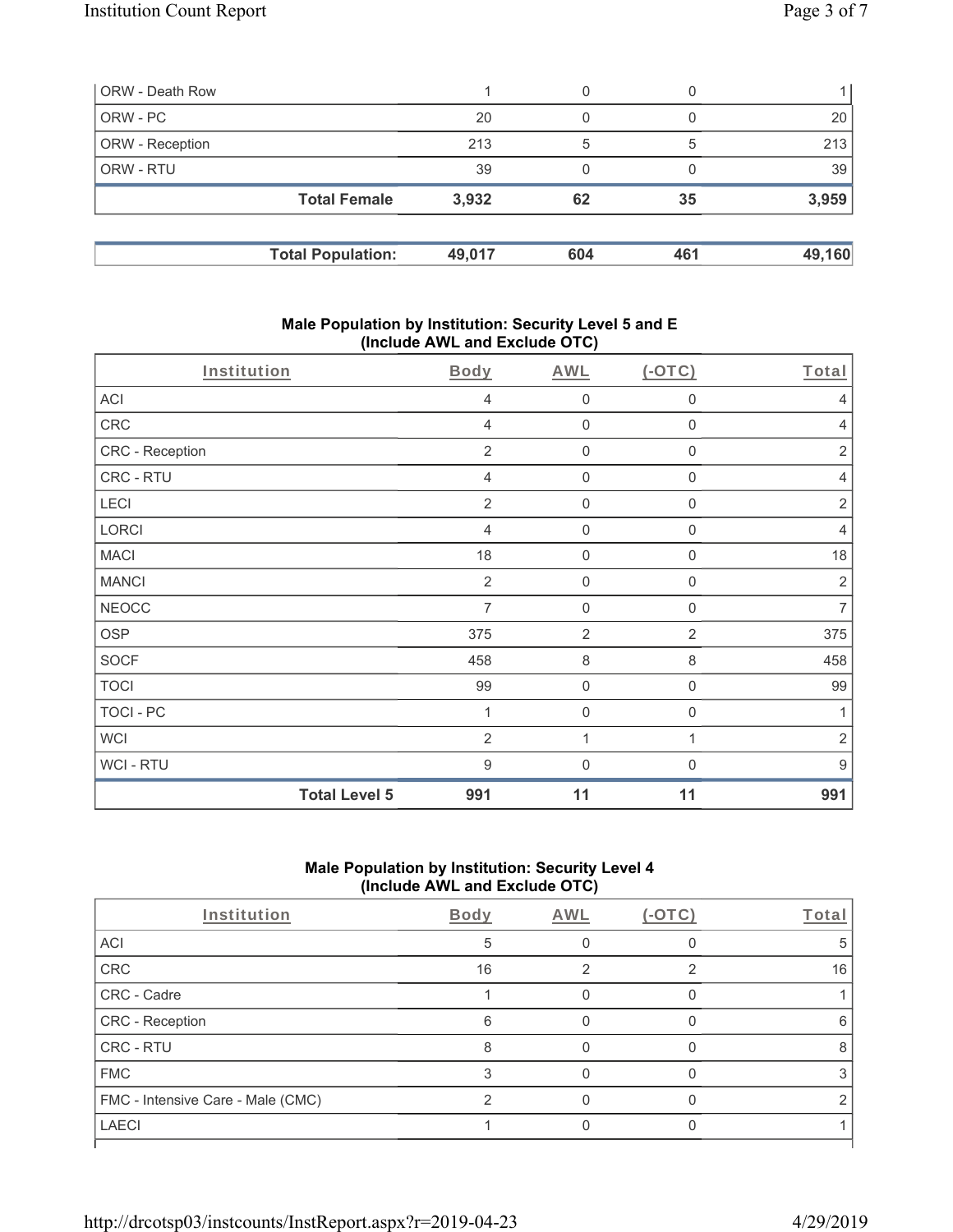| LECI                     | 28               | 1                   |                  | 28          |
|--------------------------|------------------|---------------------|------------------|-------------|
| LOCI                     | $\boldsymbol{0}$ | $\sqrt{5}$          | 5                | $\mathbf 0$ |
| LORCI                    | 13               | 1                   | 1                | 13          |
| <b>LORCI - Reception</b> | 3                | $\boldsymbol{0}$    | $\mathbf 0$      | $\sqrt{3}$  |
| <b>MACI</b>              | 39               | $\mathsf{O}\xspace$ | $\boldsymbol{0}$ | 39          |
| <b>MANCI</b>             | 47               | $\mathsf{O}\xspace$ | $\boldsymbol{0}$ | 47          |
| <b>NEOCC</b>             | 18               | $\mathsf{O}\xspace$ | 0                | 18          |
| OSP                      | 81               | $\mathsf{O}\xspace$ | $\mathbf 0$      | 81          |
| <b>RCI</b>               | $\,6$            | $\boldsymbol{0}$    | $\boldsymbol{0}$ | 6           |
| SOCF                     | 779              | $\mathbf 5$         | 5                | 779         |
| SOCF - RTU               | 59               | $\mathsf{O}\xspace$ | $\mathbf 0$      | 59          |
| <b>TCI</b>               | 25               | $\mathsf{O}\xspace$ | $\mathbf 0$      | 25          |
| <b>TOCI</b>              | 612              | $\mathbf 0$         | $\mathbf 0$      | 612         |
| TOCI - PC                | 22               | $\mathbf 0$         | $\mathbf 0$      | 22          |
| <b>WCI</b>               | 30               | 1                   | 1                | 30          |
| <b>WCI-RTU</b>           | 6                | $\boldsymbol{0}$    | $\Omega$         | 6           |
| <b>Total Level 4</b>     | 1,810            | 15                  | 15               | 1,810       |

# **Male Population by Institution: Security Level 3 (Include AWL and Exclude OTC)**

| Institution                       | Body            | <b>AWL</b>       | $($ -OTC $)$        | Total           |
|-----------------------------------|-----------------|------------------|---------------------|-----------------|
| <b>ACI</b>                        | 28              | $\mathbf 0$      | 0                   | 28              |
| ACI-PC                            | 6               | $\mathbf 0$      | $\mathsf{O}\xspace$ | $6\phantom{1}6$ |
| <b>BECI</b>                       | 4               | 1                | 1                   | $\overline{4}$  |
| CCI                               | 3               | $\boldsymbol{0}$ | 0                   | $\,$ 3 $\,$     |
| CCI - Death Row                   |                 | $\mathbf 0$      | 0                   | 1               |
| CRC                               | 243             | 10               | $9\,$               | 244             |
| CRC - Cadre                       | 106             | $\mathbf 0$      | $\mathsf 0$         | 106             |
| <b>CRC - Reception</b>            | 594             | 13               | 12                  | 595             |
| CRC - RTU                         | 43              | $\boldsymbol{0}$ | $\mathsf{O}\xspace$ | 43              |
| <b>FMC</b>                        | $\overline{7}$  | 1                | $\mathsf{O}\xspace$ | $\,8\,$         |
| FMC - Intensive Care - Male (CMC) | 5               | $\mathbf 0$      | 0                   | $\,$ 5 $\,$     |
| <b>LAECI</b>                      | $\overline{2}$  | $\overline{0}$   | 0                   | $\overline{2}$  |
| LECI                              | 2,258           | 17               | 15                  | 2,260           |
| LOCI                              | 1               | $\overline{0}$   | 0                   | 1               |
| <b>LORCI</b>                      | 56              | 47               | 46                  | 57              |
| <b>LORCI - Cadre</b>              | $6\phantom{1}6$ | $\boldsymbol{0}$ | $\mathsf{O}\xspace$ | 6               |
| <b>LORCI - Reception</b>          | 734             | $\overline{2}$   | 1                   | 735             |
| <b>MACI</b>                       | 892             | 4                | 4                   | 892             |
| <b>MANCI</b>                      | 2,114           | 26               | 25                  | 2,115           |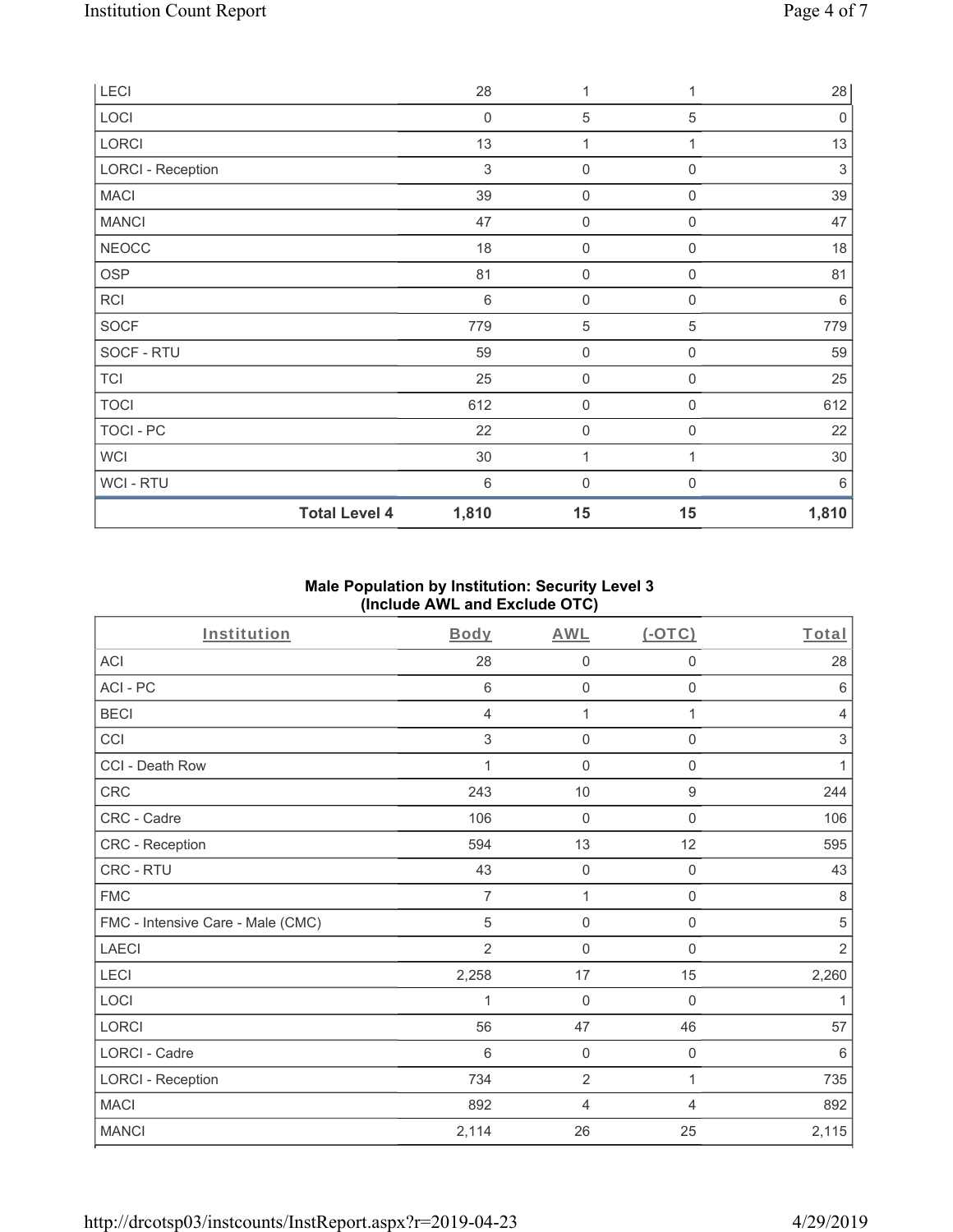| <b>NCCI</b>    |                      | 1                | 0                   | $\mathbf 0$      | 1       |
|----------------|----------------------|------------------|---------------------|------------------|---------|
| <b>NCI</b>     |                      | $\,6$            | $\boldsymbol{0}$    | $\mathbf 0$      | 6       |
| <b>NEOCC</b>   |                      | 874              | $\boldsymbol{0}$    | $\mathbf 0$      | 874     |
| PCI            |                      | 35               | $\,$ 3 $\,$         | 1                | 37      |
| <b>RCI</b>     |                      | 1,618            | 16                  | 13               | 1,621   |
| <b>RICI</b>    |                      | $\boldsymbol{0}$ | $\overline{2}$      | $\overline{2}$   | 0       |
| SCI            |                      | $\,6$            | $\mathsf{O}\xspace$ | $\boldsymbol{0}$ | 6       |
| SOCF           |                      | 17               | $\mathbf 0$         | $\mathbf 0$      | 17      |
| <b>TCI</b>     |                      | 852              | $\boldsymbol{9}$    | 9                | 852     |
| TCI - Camp     |                      | 1                | $\boldsymbol{0}$    | $\mathbf 0$      |         |
| <b>TOCI</b>    |                      | 8                | $\boldsymbol{0}$    | $\Omega$         | $\,8\,$ |
| TOCI - PC      |                      | 61               | 0                   | $\Omega$         | 61      |
| <b>WCI</b>     |                      | 1,276            | 18                  | 15               | 1,279   |
| <b>WCI-RTU</b> |                      | 13               | 0                   | $\Omega$         | 13      |
|                | <b>Total Level 3</b> | 11,871           | 169                 | 153              | 11,887  |

#### **Male Population by Institution: Security Level 2 (Include AWL and Exclude OTC)**

| Institution                       | <b>Body</b> | <b>AWL</b>          | (OTC)               | Total        |
|-----------------------------------|-------------|---------------------|---------------------|--------------|
| <b>ACI</b>                        | 753         | 4                   | $\overline{2}$      | 755          |
| ACI-PC                            | 27          | $\mathbf{1}$        | 0                   | 28           |
| <b>ACI - RTU</b>                  | 75          | $\mathbf 0$         | $\mathbf 0$         | 75           |
| <b>BECI</b>                       | 1,533       | 22                  | 15                  | 1,540        |
| CCI                               | 2,028       | 12                  | 11                  | 2,029        |
| <b>CRC</b>                        | 89          | 6                   | 6                   | 89           |
| CRC - Cadre                       | 137         | $\mathbf 0$         | $\mathbf 0$         | 137          |
| <b>CRC</b> - Reception            | 296         | $\boldsymbol{9}$    | $\hbox{9}$          | 296          |
| CRC - RTU                         | 1           | $\mathbf 0$         | $\mathbf 0$         | 1            |
| CRC - Youth                       | 1           | $\mathbf 0$         | $\mathsf 0$         | 1            |
| <b>FMC</b>                        | 22          | $\mathsf{O}\xspace$ | $\mathsf{O}\xspace$ | 22           |
| FMC - Intensive Care - Male (CMC) | 11          | $\mathbf 0$         | $\mathbf 0$         | 11           |
| GCI                               | 399         | $\overline{4}$      | 3                   | 400          |
| GCI - Camp                        | 1           | $\mathbf 0$         | $\mathsf{O}\xspace$ | $\mathbf{1}$ |
| <b>GCI-RTU</b>                    | 42          | $\mathsf{O}\xspace$ | $\mathsf 0$         | 42           |
| <b>LAECI</b>                      | 1,177       | 18                  | 15                  | 1,180        |
| LECI                              | 20          | $\mathbf 0$         | $\mathsf 0$         | 20           |
| LOCI                              | 1,266       | 9                   | 8                   | 1,267        |
| <b>LORCI</b>                      | 149         | 20                  | 15                  | 154          |
| LORCI - Cadre                     | 126         | $\mathbf 0$         | $\mathsf{O}\xspace$ | 126          |
| <b>LORCI - Reception</b>          | 242         | $\overline{2}$      | 1                   | 243          |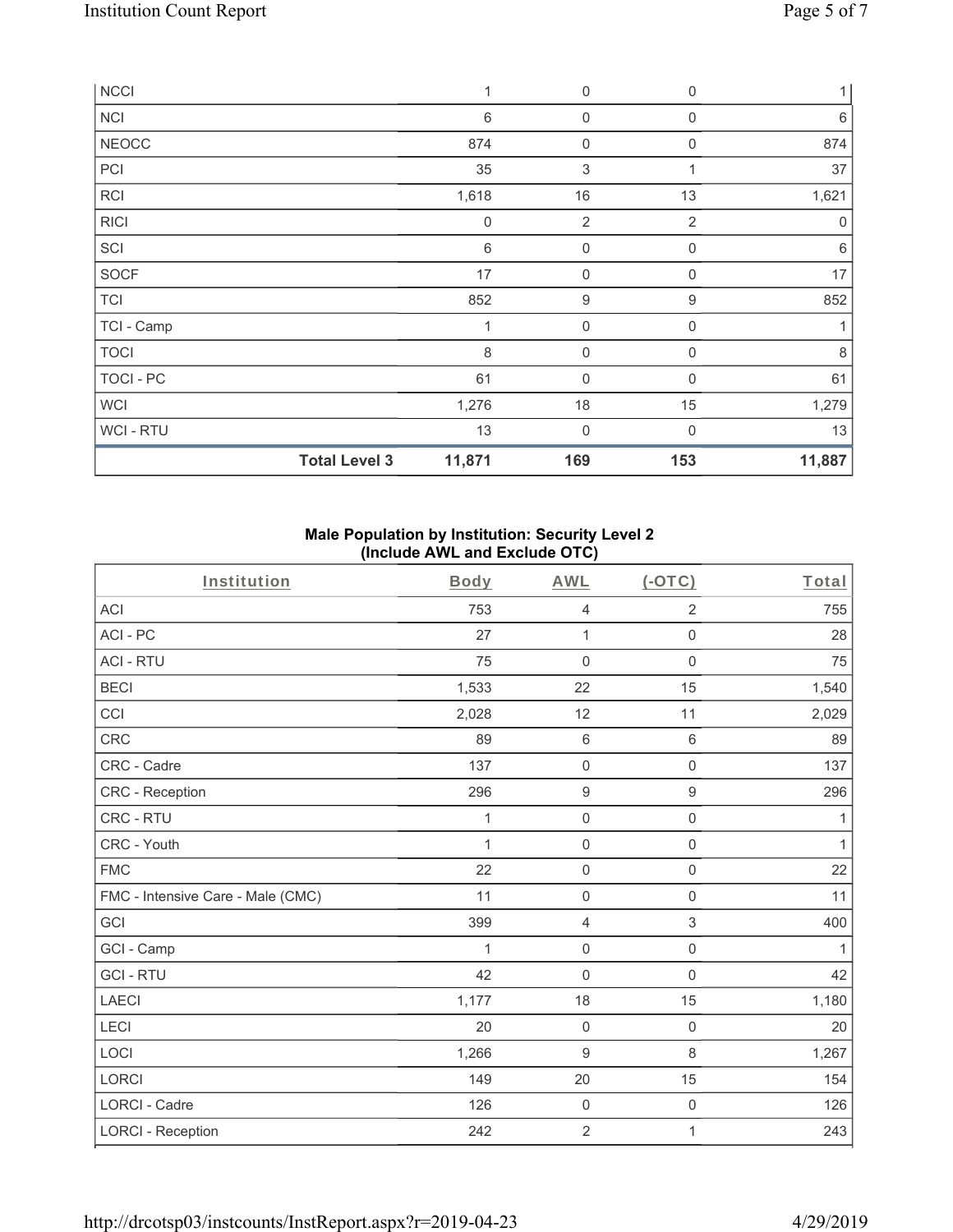| <b>MACI</b>  |                      | 100              | 3                | 3              | 100        |
|--------------|----------------------|------------------|------------------|----------------|------------|
| <b>MANCI</b> |                      | $\boldsymbol{9}$ | 1                | 1              | 9          |
| <b>MCI</b>   |                      | 1,668            | 16               | 15             | 1,669      |
| MCI - Camp   |                      | 1                | $\boldsymbol{0}$ | $\mathbf 0$    | 1          |
| <b>NCCI</b>  |                      | 1,199            | 11               | 10             | 1,200      |
| <b>NCI</b>   |                      | 1,695            | 23               | 21             | 1,697      |
| <b>NEOCC</b> |                      | 6                | $\boldsymbol{0}$ | 0              | 6          |
| PCI          |                      | 956              | $\boldsymbol{9}$ | $\overline{4}$ | 961        |
| <b>RCI</b>   |                      | 113              | $\boldsymbol{0}$ | 0              | 113        |
| <b>RICI</b>  |                      | 1,482            | 21               | 13             | 1,490      |
| SCI          |                      | 1,048            | 6                | $\mathbf 5$    | 1,049      |
| SOCF         |                      | 1                | $\mathbf 0$      | $\mathbf 0$    | 1          |
| TCI          |                      | $\overline{2}$   | $\mathbf 0$      | 0              | $\sqrt{2}$ |
| <b>WCI</b>   |                      | 10               | $\mathbf 0$      | $\Omega$       | 10         |
|              | <b>Total Level 2</b> | 16,685           | 197              | 157            | 16,725     |

#### **Male Population by Institution: Security Level 1 (Include AWL and Exclude OTC)**

| Institution                       | <b>Body</b>    | <b>AWL</b>          | $($ -OTC $)$        | Total          |
|-----------------------------------|----------------|---------------------|---------------------|----------------|
| <b>ACI</b>                        | 561            | $\sqrt{3}$          | $\overline{2}$      | 562            |
| ACI-PC                            | 11             | $\mathbf 0$         | $\mathsf 0$         | 11             |
| <b>ACI - RTU</b>                  | 28             | $\mathbf 0$         | $\mathbf 0$         | 28             |
| <b>BECI</b>                       | 675            | 10                  | 4                   | 681            |
| <b>BECI - Camp</b>                | 459            | $\mathbf 0$         | 0                   | 459            |
| CCI                               | 546            | $\overline{2}$      | 1                   | 547            |
| <b>CRC</b>                        | 36             | $\sqrt{5}$          | 5                   | 36             |
| CRC - Cadre                       | 1              | $\mathsf{O}\xspace$ | 0                   | 1              |
| CRC - Reception                   | 132            | $\overline{2}$      | $\overline{2}$      | 132            |
| <b>FMC</b>                        | 377            | $\overline{7}$      | 1                   | 383            |
| FMC - Intensive Care - Male (CMC) | 26             | $\mathsf{O}\xspace$ | $\mathsf{O}\xspace$ | 26             |
| GCI                               | 659            | 8                   | 1                   | 666            |
| GCI - Camp                        | 440            | $\mathbf{1}$        | 1                   | 440            |
| <b>GCI-RTU</b>                    | 13             | $\mathbf 0$         | $\mathbf 0$         | 13             |
| <b>LAECI</b>                      | 584            | 10                  | 10                  | 584            |
| <b>LECI</b>                       | 1              | $\mathbf{1}$        | 0                   | $\overline{2}$ |
| LECI - Camp                       | 189            | $\mathsf{O}\xspace$ | $\mathsf{O}\xspace$ | 189            |
| LOCI                              | 970            | $\,6\,$             | $\overline{2}$      | 974            |
| <b>LORCI</b>                      | 17             | $\,6\,$             | 5                   | 18             |
| LORCI - Cadre                     | $\overline{2}$ | $\mathsf{O}\xspace$ | $\mathsf 0$         | $\overline{2}$ |
| <b>LORCI - Reception</b>          | 106            | $\mathsf{O}\xspace$ | 0                   | 106            |